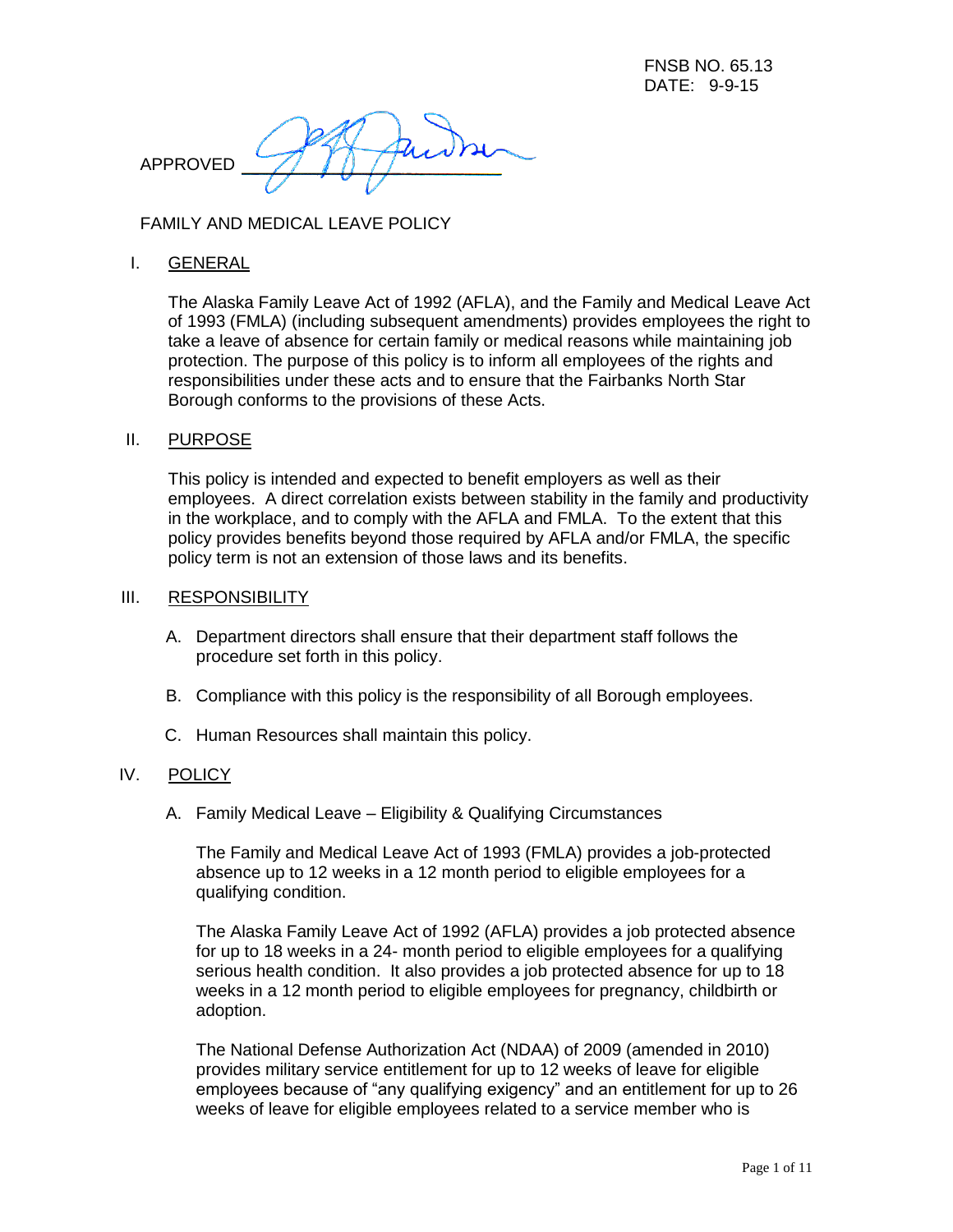recovering from a serious illness or injury sustained in the line of duty on active duty.

When an employee is eligible under both FMLA and AFLA, the entitlements run concurrently and the employee is entitled to the most generous benefit provided. The leave may be paid, unpaid, or a combination of both depending on the circumstances of the leave as specified in this policy.

# In order to qualify for basic family or medical leave under this policy, employees must meet all of the following conditions:

- 1. The employee must have been employed by the Borough for at least 6 months or 26 weeks.
- 2. The employee must have worked (including paid absences and approved leave without pay) for a period of not less than 35 hours a week for at least 6 consecutive months, or for at least 17.5 hours a week for at least 12 consecutive months immediately preceding the leave.
- 3. The 6 month eligibility period for basic leave will be computed as a rolling 12 month period measured backward from the date leave is used.

# *Qualifying Circumstances:*

In order to qualify for basic family medical leave under this policy, leave may be granted for one of the reasons listed below:

- 1. The birth of a child and in order to care for that child;
- 2. The placement of a child (other than a stepchild) with the employee for adoption or foster care;
- 3. To care for an employee's spouse, child, or parent with a serious health condition; or
- 4. The serious health condition of the employee.
- B. Military Family Leave Eligibility & Qualifying Circumstances

# In order to qualify for military family leave under this policy, employees must meet all of the following conditions:

- 1. The employee must have been employed by the Borough for at least 12 months, or 52 weeks.
- 2. The employee must have worked (including paid absences) for a period of not less than 1,250 hours during the preceding 12 months.

*Qualifying Circumstances:*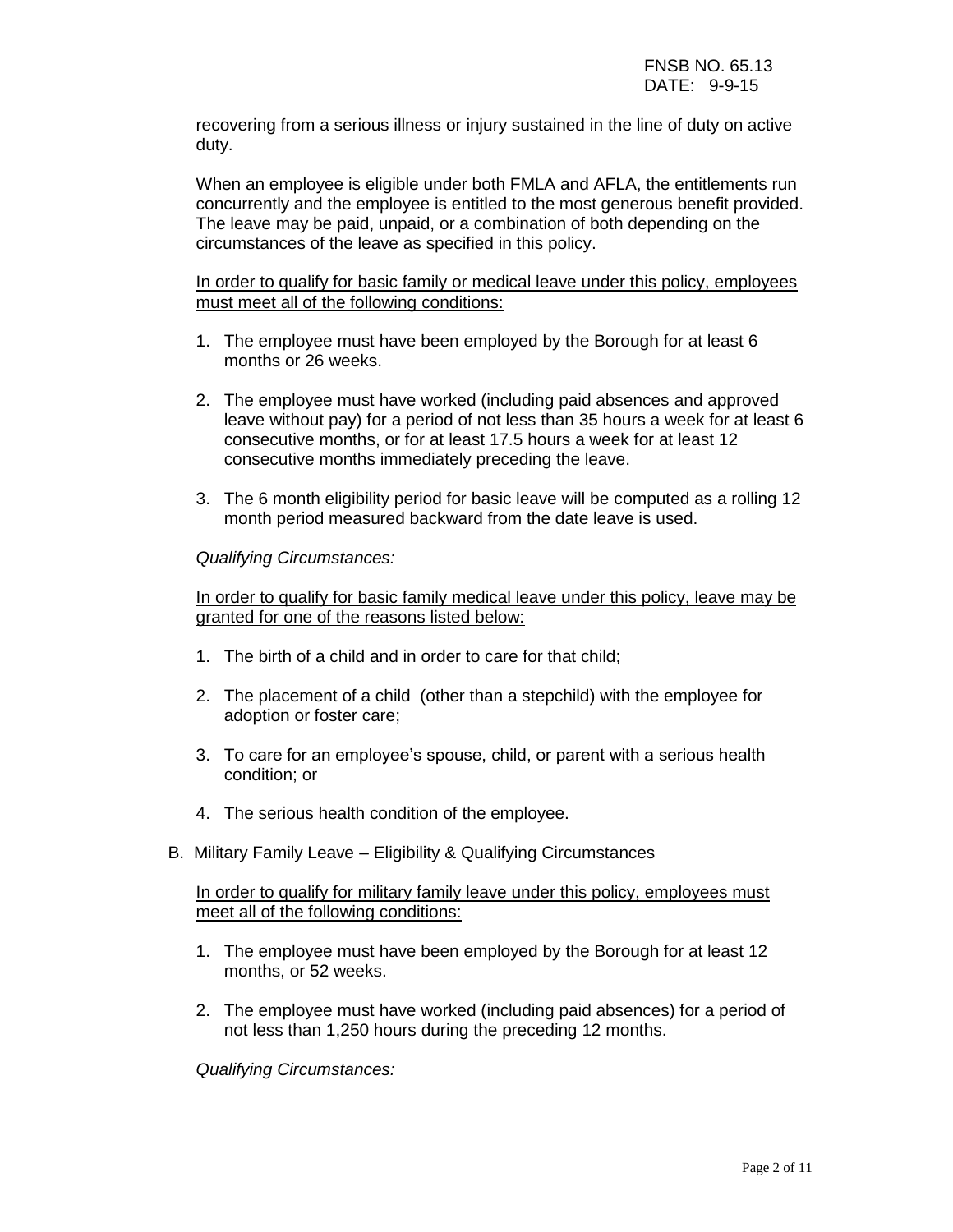In order to qualify for Military Family Leave under this policy, leave may be granted for one of the reasons below:

- 1. Qualifying Exigency Leave Eligible employees with a spouse, son or daughter, or parent on active duty or call to active duty status in the National Guard or Reserves in support of a contingency operation may use leave to address certain qualifying exigencies. Qualifying exigencies include shortnotice deployment; military events, ceremonies, or programs related to active duty or related activities; childcare and school activities; parental care, preexisting injuries or illnesses of current service members that were aggravated in the line of duty; financial or legal appointments; counseling; rest and recuperation; post-deployment activities; and additional activities agreed upon by the employer and employee or,
- 2. Military Caregiver Leave- Eligible employees that are the spouse, son or daughter, parent or next of kin of a covered service member may take FMLA leave to care for a covered service member with a serious injury or illness incurred in the line of duty on active duty for which the service member is undergoing medical treatment, recuperation, or therapy; or is in outpatient status; or is on the temporary disability retired list. Includes a covered veteran, which is defined as an individual who is undergoing medical treatment, recuperation or therapy for a serious injury or illness, and who was discharged or released under conditions other than dishonorable at any time during the five year period prior to the first date the eligible employee takes FMLA leave to care for the covered veteran.
- C. Length of Qualified Leave

Eligible employees are entitled to up to 18 weeks of leave within 12 month period for:

- 1. Pregnancy and birth of a son or daughter of the employee; or
- 2. Placement of a child (other than a stepchild) with the employee for adoption or foster care.

Note: The right to take leave for these reasons expires on the date one year after the child's birth or placement of the child with the employee.

If spouses both work for the Borough, and each wishes to take leave for the birth, adoption, or foster care placement of a child with the employee, they may only take a combined total of 18 work weeks over a consecutive 12 month period of leave. Each spouse must take leave in a single consecutive block of time (see section F. Intermittent Leave or a Reduced Work Schedule for exception) Intermittent leave is not available for this circumstance.

Eligible employees are entitled to up to 12 weeks of leave within a 12 month period and up to 18 weeks within a 24 month period for: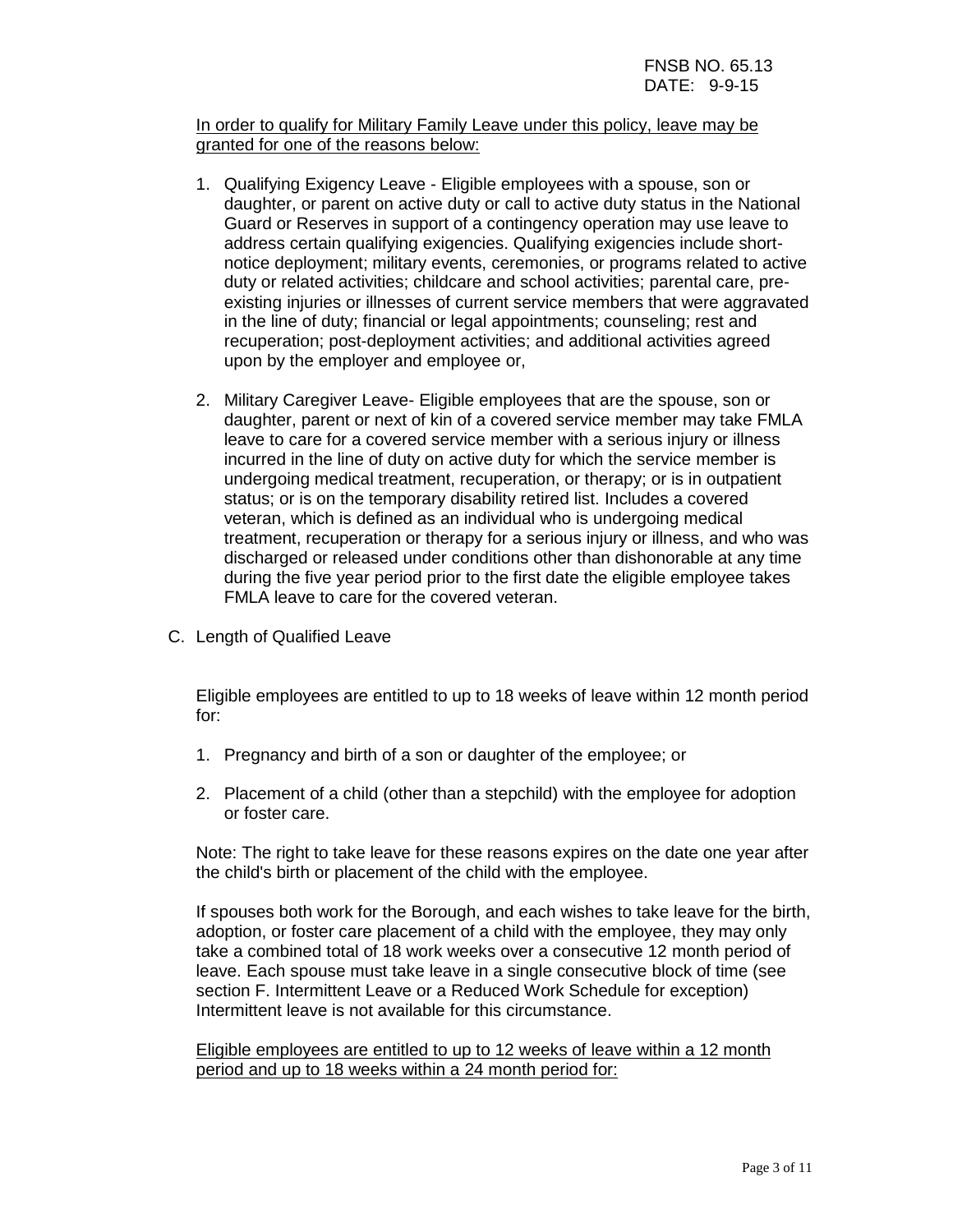- 1. The care of an employee's spouse, son, daughter, or parent with a serious health condition; or
- 2. The employee's own serious health condition that makes the employee unable to perform the essential functions of their job.

Under AFLA, if a parent or child of two related employees (e.g., siblings or spouses) has a serious health condition, each employee is entitled to 18 weeks but may take the time concurrently only with approval. Under FMLA, spouses share the 12-week entitlement to care for a serious health condition of their respective parents, and may divide the time between them as they wish; leave may be taken concurrently, with approval.

## Eligible employees are entitled to up to 12 weeks of leave within a 12 month period for:

1. "Any qualifying exigency" arising out of the fact that the employee's spouse, son, daughter, or parent who is a member of the Armed Forces (including the National Guard and Reserves) is on active duty, or has been notified of an impending call to active duty status, in support of a family member deploying to a foreign country.

Exigency leave for rest and recuperation is established at a maximum of fifteen (15) days.

Eligible employees are entitled to up to 26 weeks of leave within a 12-month period for:

- 1. An eligible employee who is the spouse, child (of any age), parent (excluding parent-in-law), or next of kin of a covered service member who is recovering from a serious illness or injury sustained in the line of duty on active duty.
- D. Employee Status and Benefits During Leave
	- 1. Employee Status
		- a. Should the employee's circumstances change at any time during the FML period, or if an employee has decided or is otherwise unable to return from FML, immediate notice to the Borough is required.
		- b. Periodically through the course of FML, the Borough may request the employee to verify their intent to return to Borough employment and may require recertification or follow-up confirming the continuation of the medical qualifying event.
		- c. It is the employee's responsibility to provide appropriate documentation and respond to the employer's requests. Failure to provide appropriate documentation may result in a denial of FML.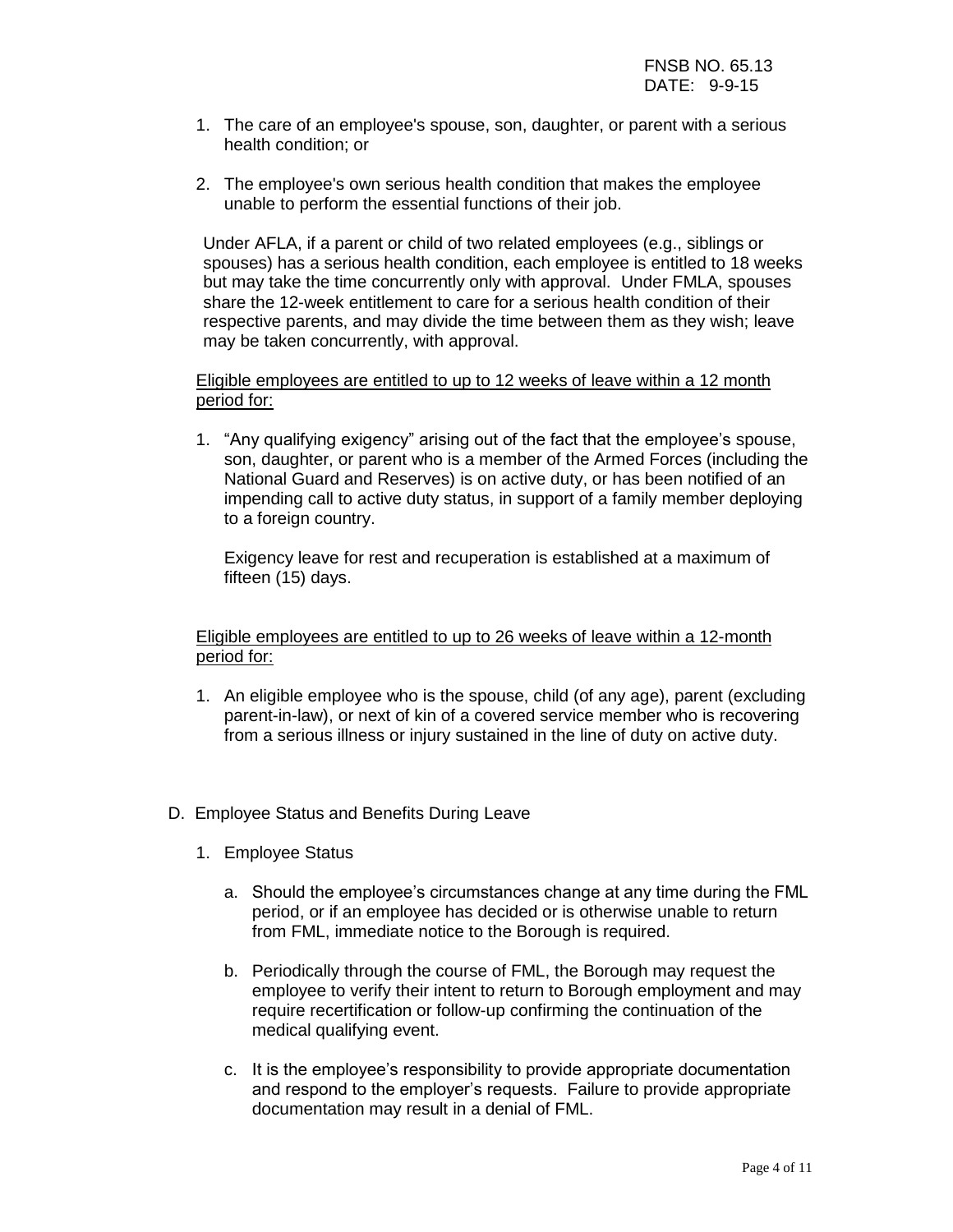- 2. Employee Benefits
	- a. Health Benefits & Premium Only Plans
		- i. While an employee is on leave, the Borough will continue the employee's health benefits during the leave period at the same level and under the same conditions as if the employee had continued to work. All Health and Premium Only Plans payments will continue to be deducted from the employee's paycheck for as long as the employee remains in paid status.
		- ii. If an employee goes into leave without pay, the employee must continue to pay the employee share of premiums. These may be deducted, where possible, from the paycheck issued just prior to commencement of the Family Medical Leave, or paid directly to the FNSB. In the event advance deductions or payments are not made, premiums will be deducted from the first full paycheck upon return to work. Pay cannot be reduced below minimum wage, and therefore may require more than one pay period to recover payroll deductions.
		- iii. If FML is extended beyond the original arrangements, or for an extended period of time, the employee will be notified in writing and required to make the employee's share of the Health and Premium Only Plan payments. The employee will then have a 30 day grace period in which to make the payment. If payment is not made within this timeframe, the employee's group healthcare coverage may be cancelled, provided the Borough notifies the employee in writing at least fifteen (15) days before the date on which the healthcare coverage will lapse.
	- b. Supplemental Life or Supplemental Insurance (Colonial Life or AFLAC)
		- i. Premiums must be paid during an employee's leave without pay.
		- ii. Payment must be received by the first of the month by cash, personal check or credit card or through payroll deduction. The Borough will not advance premiums to the carrier if those premiums are not paid timely by the employee.
		- iii. If payment is not received by the due date, the employee must contact the carrier to determine status and continuation of coverage.
	- c. Flexible Spending Account
		- i. If the employee has elected to pay into a Flexible Spending Account, the amounts specified to be withheld each pay period must be continued at the originally designated rate for the duration of leave without pay.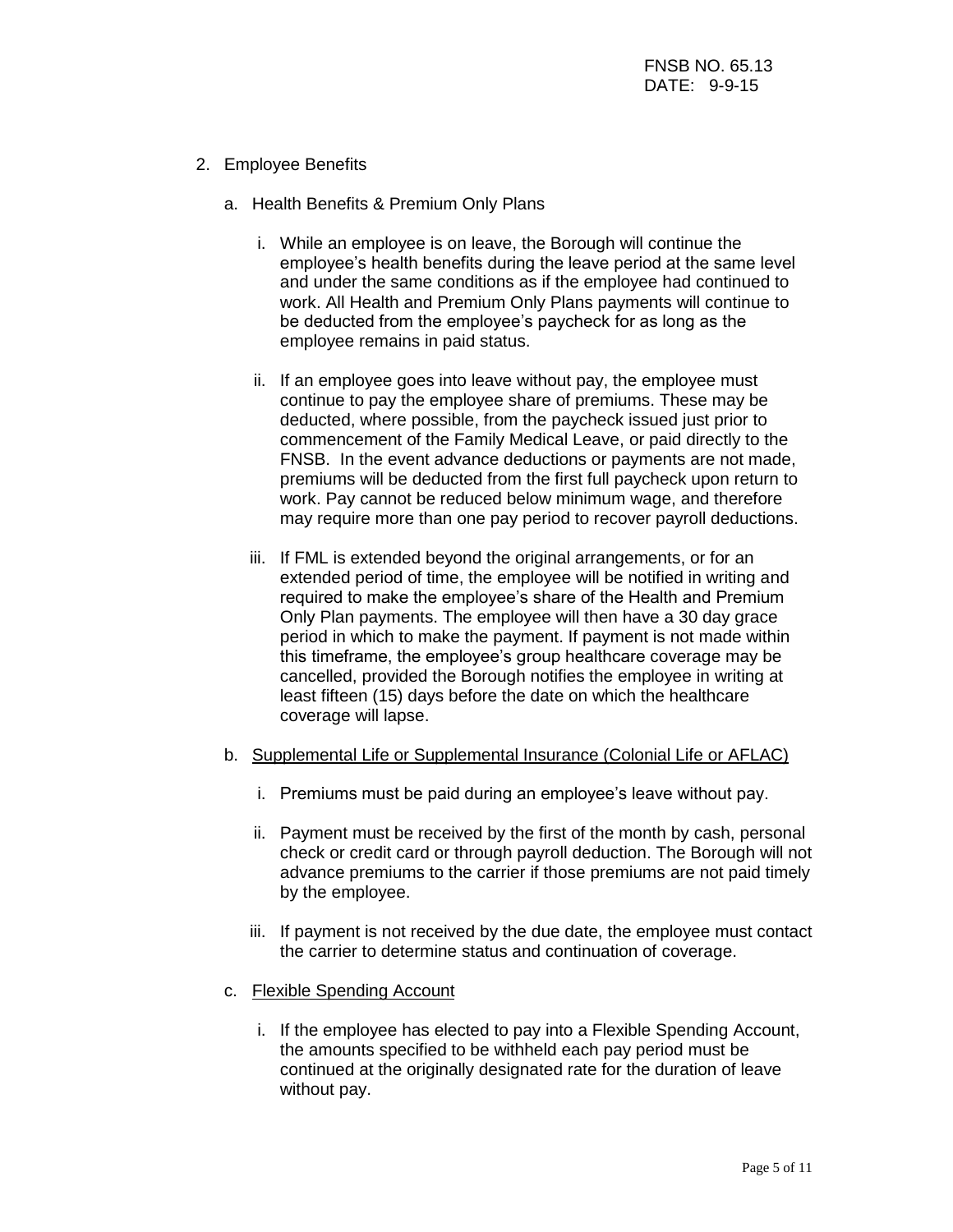- ii. Since these deductions are withheld from pre-tax dollars, whenever possible, deductions will be taken in advance of the employee going into leave without pay status.
- iii. If funds are not available for these deductions to be taken in advance, all amounts will be deducted from the employee's first paycheck on return to work. Pay cannot be reduced below minimum wage, and therefore may require more than one pay period to recover payroll deductions. In the event an employee does not return to work all applicable deductions will be made from the employee's final paycheck.

#### d. 457 Deferred Compensation Plan

- i. If the employee has elected to contribute to a "457 Deferred Compensation Plan" contributions will be deducted as normal while in paid status.
- ii. If the employee should go into leave without pay status, all contributions will be discontinued for the period of leave without pay.
- iii. Upon the employee's return to work, contributions will commence at the previously designated amount.
- E. Use of Paid and Unpaid Leave

An employee authorized for FML must use available leave (personal, compensatory, and personal holidays) prior to using leave without pay, except that employees may elect to retain up to twenty (20) days of personal leave in their leave account to use upon their return. Once an employee elects to retain the leave they cannot later change his/her mind and decide to use the leave during the FML qualifying event.

Taking LWOP that exceeds 10 days in a calendar year will have a negative impact on PERS service credit. It is the employee's responsibility to notify Payroll, prior to the payroll being processed, should they wish to retain hours.

- F. Intermittent Leave or a Reduced Work Schedule
	- 1. When intermittent FML is necessary and authorized due to the serious health condition of the employee or a qualified family member of the employee, the employee may take FML on an intermittent basis, per standard payroll processing in increments of .25 hours.
	- 2. An employee may request a FML authorized reduced hour work schedule for the birth, adoption, or foster care of a child; however, intermittent leave is not permitted. A reduced hour work schedule must be mutually agreed upon by both the Borough and the employee and must be taken in a single block of time, concurrent with full-time FML, and not to exceed a total of 18 work weeks within a 12 month period.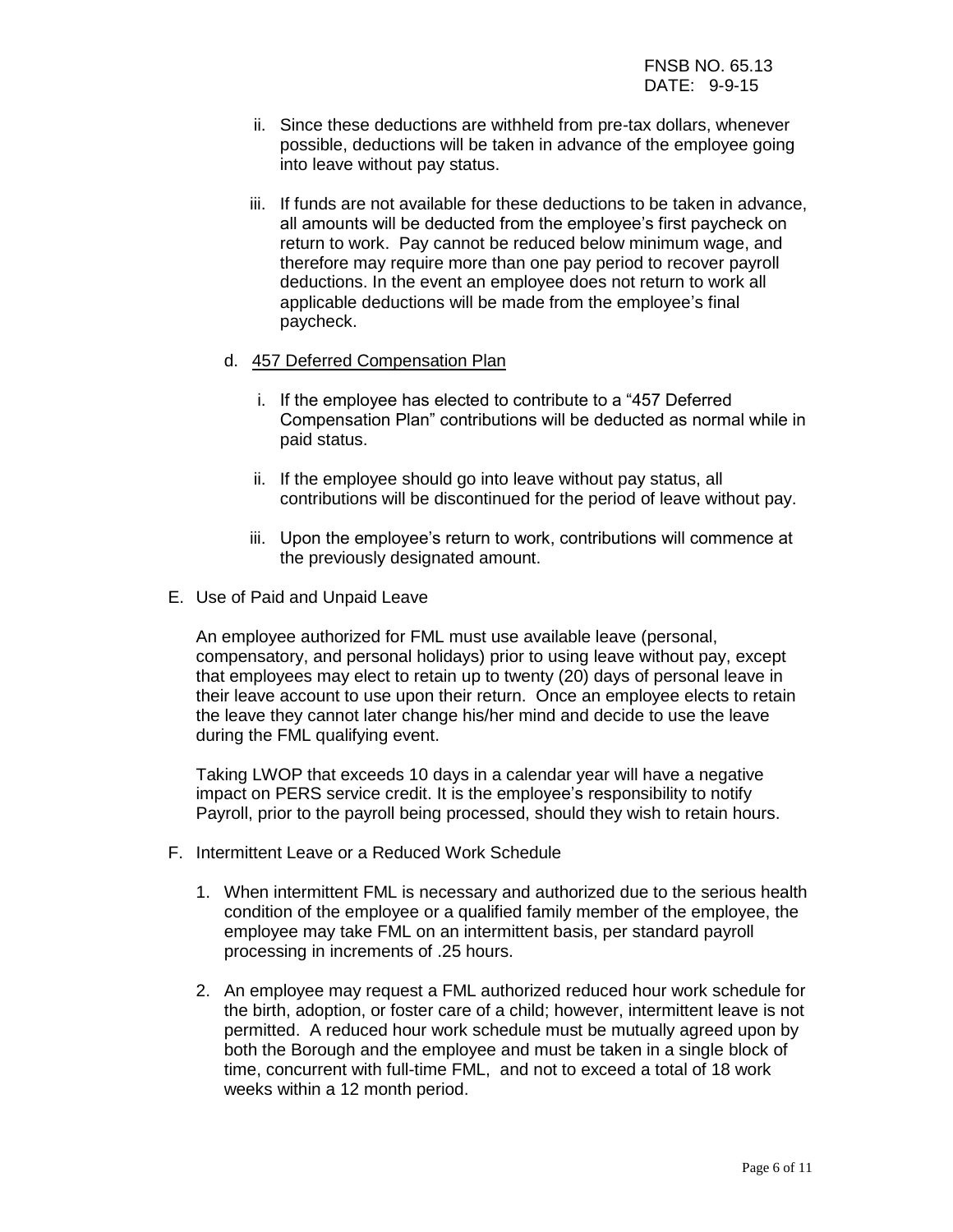- 3. The Borough may temporarily transfer an employee to an available alternative position with equivalent pay and benefits if the alternative position would better accommodate the reduced hour schedule and/or intermittent leave.
- G. Certification of the Serious Health Condition
	- 1. The Borough requires certification of the serious health condition. The employee must respond to such a request within fifteen (15) days of notice, or provide a reasonable explanation for the delay. Failure to provide certification may result in a denial of FML. Medical certification will be provided by using the "Certification of Health Care Provider Form" contained in attachments to this policy. Periodically through the course of FML, the Borough may request recertification or follow-up confirming the continuation of the medical qualifying event.
	- 2. Certification of the serious health condition shall include a description of the condition, the date when the condition began, its expected duration, and a brief statement of treatment. For FML for the employee's own medical condition, the certification must also include a statement that the employee is unable to perform work of any kind, or a statement that the employee is unable to perform the essential functions of the employee's position. For a seriously ill family member, the certification must include a statement that the patient requires assistance and that the employee's presence would be beneficial or desirable.
		- a. For military, an employee may request a second and third opinion from health care providers who are not affiliated with the military.
	- 3. If the employee plans to request intermittent leave or work a reduced hour schedule, the certification must also include dates and the duration of treatment and a statement of medical necessity for taking intermittent leave or working a reduced hour schedule.
	- 4. If the certificate does not include all required information needed to make the FML eligibility determination, the Borough will contact the employee who will be responsible for obtaining the information from the health care provider within a reasonable length of time.
	- 5. The Borough has the right to ask for a second opinion if it has reason to doubt the certification. The Borough will pay for the employee to get a certification from a second doctor selected by the Borough.
	- 6. If necessary to resolve a conflict between the original certification and the second opinion, the Borough will require the opinion of a third doctor. The Borough and the employee will jointly select the third doctor, and the Borough will pay for the opinion. This third opinion will be considered final.
- H. Certification of Military Related Leave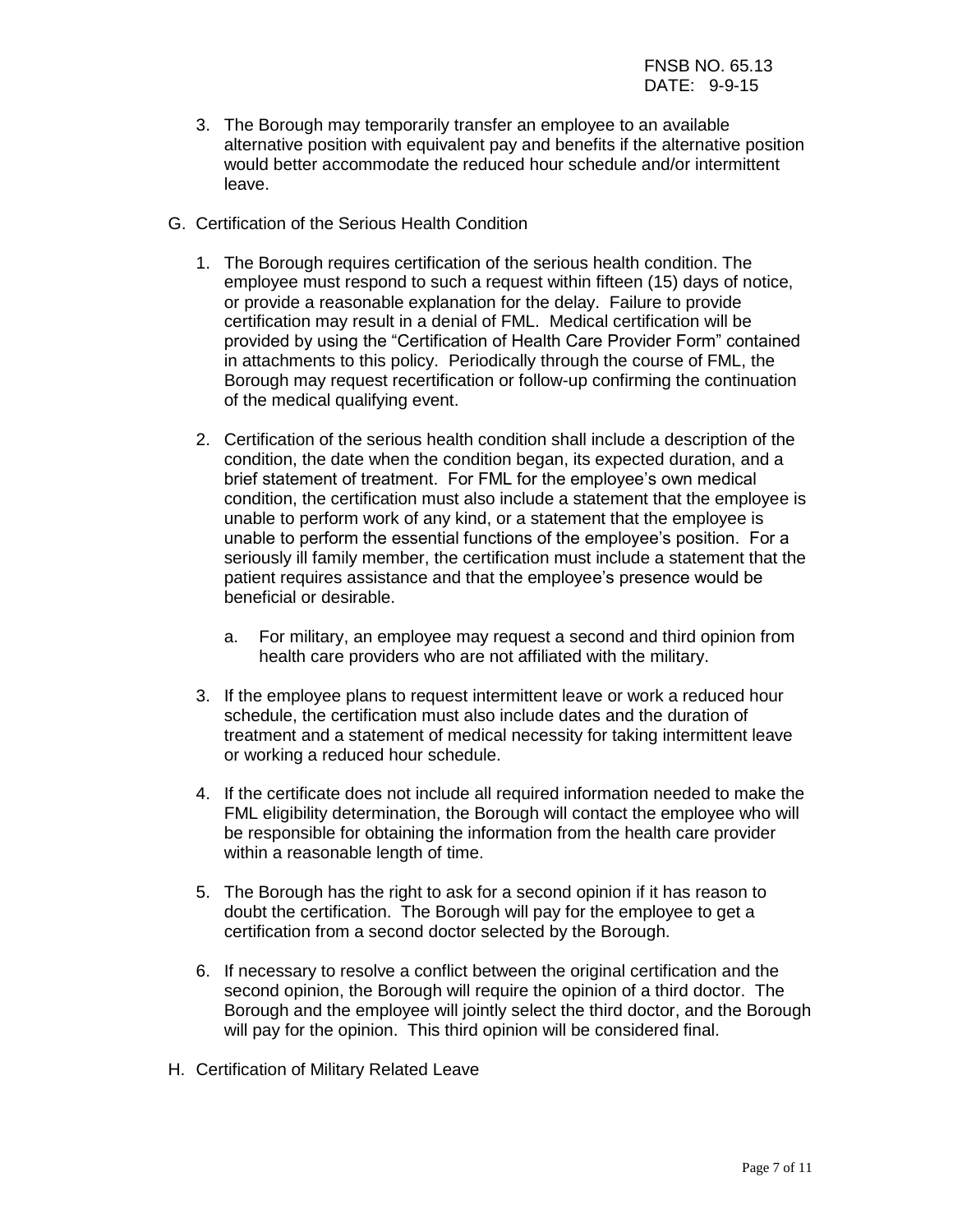- 1. The Borough requires the employee to provide a copy of the covered military member's active duty orders or other documentation issued by the military that indicates that the covered military member is on active duty or call to active duty status in support of a contingency operation, and the dates of the covered military member's active duty service.
- 2. In addition, each time that an employee first requests leave for one of the qualifying exigencies, the Borough may require certification of the exigency necessitating leave. Certification supporting leave for a qualifying exigency includes: appropriate facts supporting the need for leave; including any available written documentation supporting the request; the date on which the qualifying exigency commenced or will commence and the end date; where leave will be needed on an intermittent basis, the frequency and duration of the qualifying exigency; and appropriate contact information if the exigency involves meeting with a third-party.
- 3. The employee must respond to such a request within 15 days of notice, or provide a reasonable explanation for the delay. Failure to provide certification may result in a denial of FML.
- I. Responsibilities
	- 1. Employees: It is the responsibility of the employee to promptly notify his/her supervisor of the request for time off required for family or medical reasons and to produce any required medical certifications within the time limits provided by the AFLA and FMLA. If the employee intends to retain personal leave, it is their responsibility to notify payroll in advance of the payroll processing.
	- 2. Supervisors: It is the responsibility of the supervisor to notify Human Resources immediately when an employee has requested leave due to family or medical reasons. If an employee calls-in for three consecutive work days, the employee's supervisor should inquire as to whether the situation may qualify for FML, and notify the Human Resources Department immediately.
	- 3. Human Resources: It is the responsibility of the Human Resources Office to notify the employee of his/her eligibility to take a designated family medical leave of absence within 5 business days of the date an employee requests FMLA/AFLA leave or the employer acquires knowledge that an employee's leave may be qualifying, absent extenuating circumstances.
- V. PROCEDURE
	- A. Procedure for Requesting/Using FML
		- 1. A request for FML must be completed and submitted to the Personnel/Payroll Manager as soon as the employee knows of the need to take FML. The Borough has the right to place an employee on FML whether or not the employee requests FML.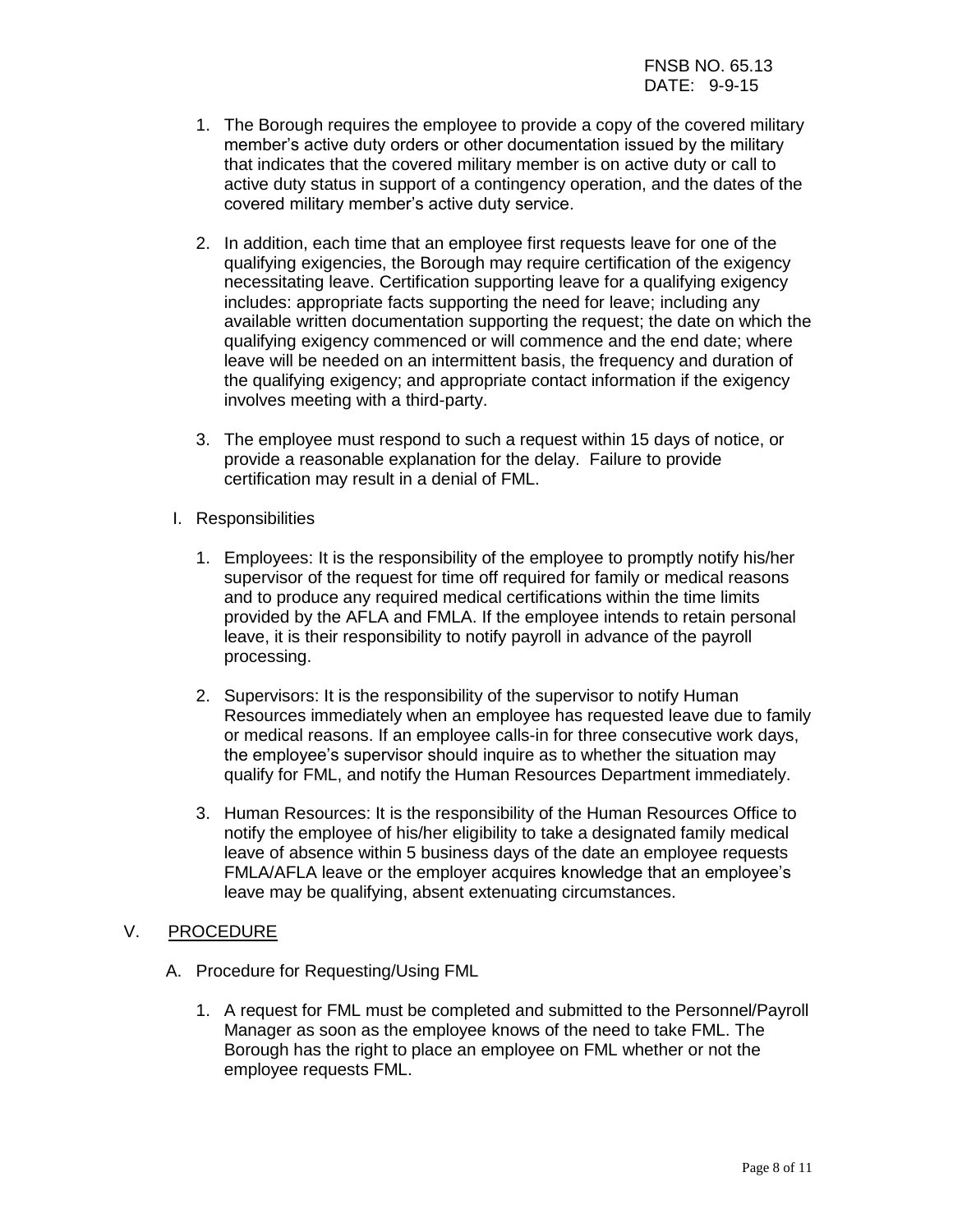- 2. When an employee takes leave under this policy, the employee must give the Borough 30 days notice. An employee undergoing planned medical treatment is required to make a reasonable effort to schedule the treatment to minimize disruptions to the Borough's operation, to include scheduling during off-hours when possible.
- 3. If an employee fails to provide 30 days notice for foreseeable leave with no reasonable excuse for the delay, the leave request may be denied up to 30 days from the date the employer receives notice.
- 4. If it is not possible to give 30 days notice, the employee must give as much notice as is practicable, in accordance with the Borough's standard call-in procedures for reporting an absence. If an employee calls-in for three consecutive work days, the employee's supervisor should inquire as to whether the situation may qualify for FML and notify the Human Resources Department immediately.
- 5. All employees requesting or placed on FML under this policy must submit the Certification of Health Care Provider form to the Personnel/Payroll Manager for determination of a qualifying event under the FMLA.
	- a. The employer shall ensure confidentiality, as required by law, of the medical information provided under this policy, to include compliance with the confidentiality requirements of the Genetic Information Nondiscrimination Act of 2008 (GINA).
- 6. When an employee uses leave under this policy, the leave request and timesheet must indicate FML.
- 7. While on FML, employees are required to report periodically to their supervisor or to the Personnel/Payroll Manager regarding the status of their medical condition, and their intent to return to work (generally every two-four weeks except for the birth, adoption or placement of a child). The supervisor must keep the Personnel/Payroll Manager apprised of FMLA status for their employees.
- B. Procedure for Return to Work
	- 1. An employee on leave for their own serious health condition will be required to obtain a release stating they are able to return to work prior to returning to active work status. If an intermittent or reduced hour work schedule is medically necessary the return to work release must state the limitations if any, number of hours per day work can be performed and the expected duration of such limitations. HR and the Department Director/Supervisor will determine if the limitations specified by the medical provider can be accommodated and will notify the employee of availability of work.

## VI. SUPPLEMENTAL INFORMATION

A. References –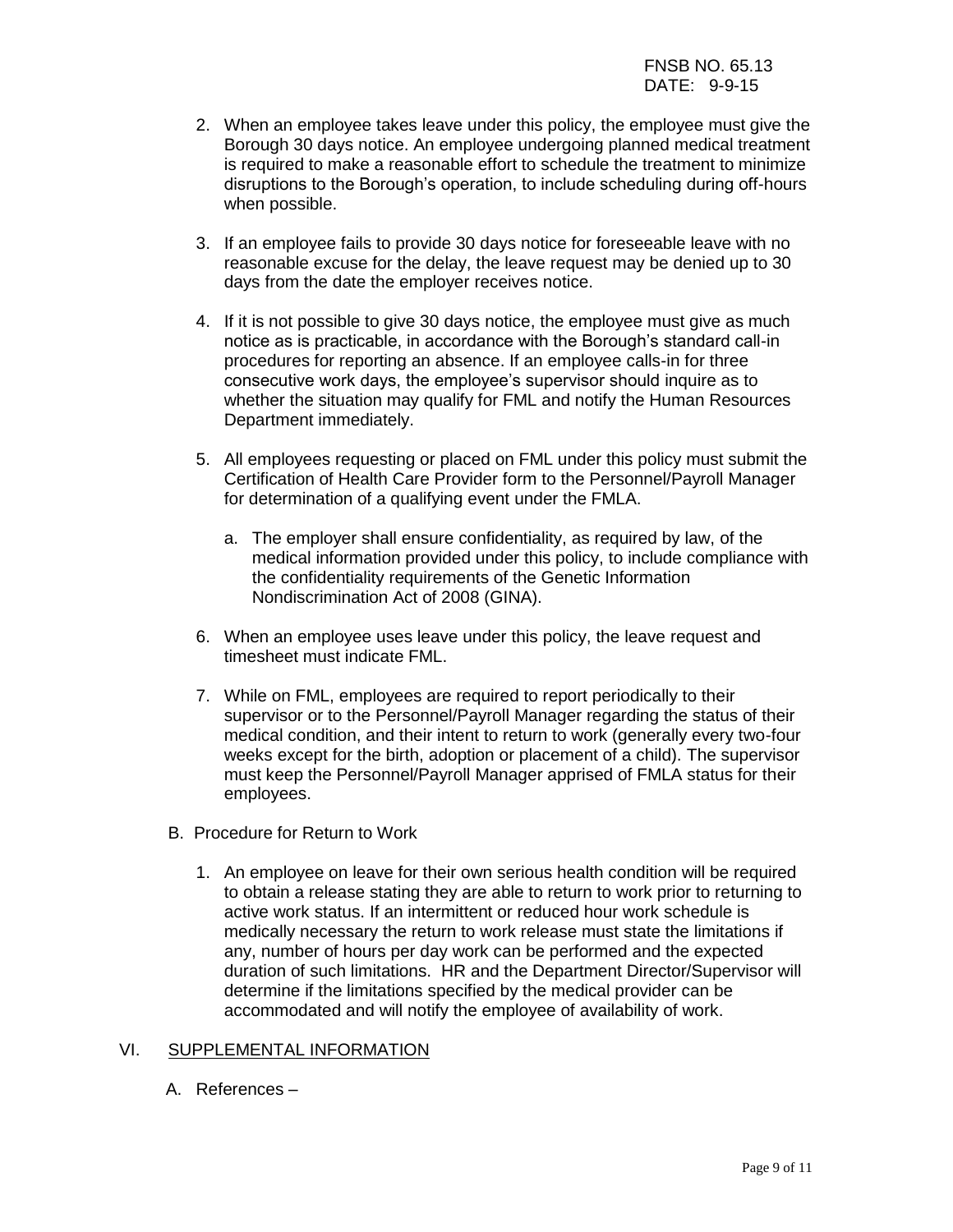- 1. Family & Medical Leave Act (FMLA) of 1993 and amendments to the FMLA by the National Defense Authorization Act for FY 2008 (NDAA), Public Law 110-181
- 2. Alaska Family Leave Act (AFLA) of September 16, 1992
- 3. U.S. Department of Labor Wage and Hour Division <http://www.dol.gov/whd/>
- B. Definitions
	- 1. Health Care Provider is defined as any health care provider recognized by or accepted by the Borough's health benefit plan, or services furnished as a result of a referral while under the continuing supervision of a health care provider and recognized by a plan. (Includes but is not limited to a dentist, a physician or a psychologist.)
	- 2. Serious health condition means an illness, injury, impairment, or physical or mental condition that involves any period of incapacity or treatment in connection with or consequent to inpatient care in a hospital, hospice, or residential medical care facility; any period of incapacity requiring absence from work or other regular daily activities of more than three calendar days, that also involves continuing treatment by (or under the supervision of) a health care provider, or such conditions as asthma, diabetes, and pregnancy, which may have individual episodes of incapacity that are not more than three days, but are conditions which in the aggregate exceed three days.
	- 3. Child includes biological, adopted or foster child, stepchild, or legal ward, or a child of a person standing in loco parentis, and who is (1) under 18 years of age; or (2) 18 years of age or older and incapable of self-care because of mental or physical disability.
	- 4. Regular employees this policy applies to all regular employees regardless of whether full-time or part-time for the 18-week period.
	- 5. Part-time employees will be prorated to full time. If the part-time employee's schedule varies week to week, a weekly average of the hours worked over the 12 months prior to the beginning of the leave period is used for calculation of the employee's normal work week. Individuals in seasonal positions are not considered employed during the seasonal leave without pay periods.
	- 6. Spouse for purposes of taking FML leave means a person the employee is legally married to (includes same or opposite-sex marriages).
	- 7. Parent for purposes of taking FML leave includes biological, adoptive, parents-in-law, stepparents, or persons standing in loco parentis.
	- 8. Military leave is available for qualifying family members as specified in this policy.
	- 9. Rolling year the immediate 12 month period prior to the first day of a qualifying FML event.